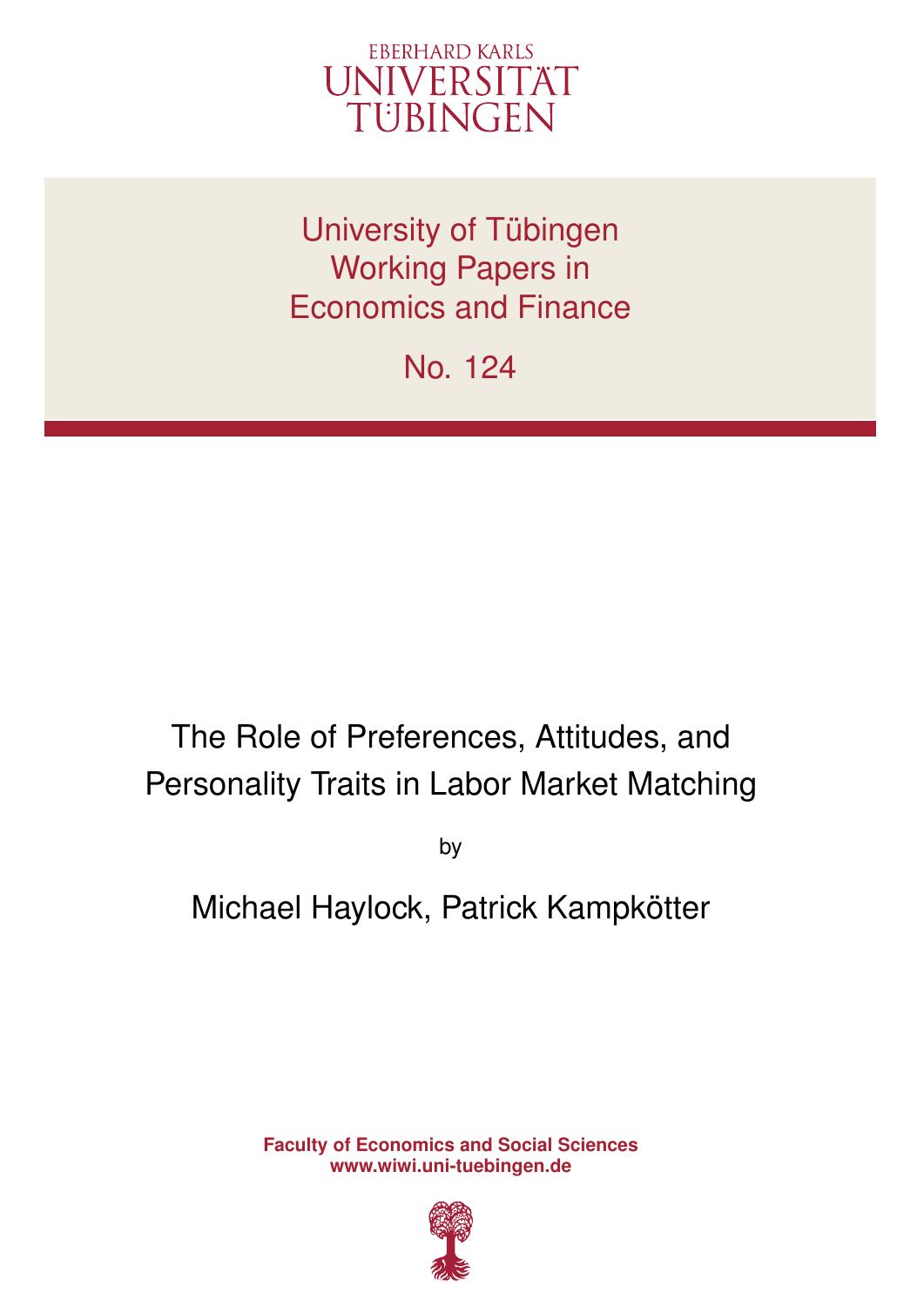# **The Role of Preferences, Attitudes, and Personality Traits in Labor Market Matching**

Michael Haylock (University of Tuebingen) Patrick Kampkötter (University of Tuebingen)

This version: September 24, 2019

**Forthcoming:** *Economics Letters* **(https://doi.org/10.1016/j.econlet.2019.108718)**

# **Abstract**

We provide new evidence of worker-firm matching based on preferences, attitudes and personality traits using new, representative matched employer-employee data from Germany. Time-constant firm characteristics explain a significant proportion of total variance in a series of outcome variables commonly applied in behavioral economics research. Hence, behavioral characteristics play an important, yet under researched, role in the labor market matching process.

**Keywords:** Preferences; Attitudes; Personality; Sorting; Matching **JEL Codes:** D90; D91; J01; M50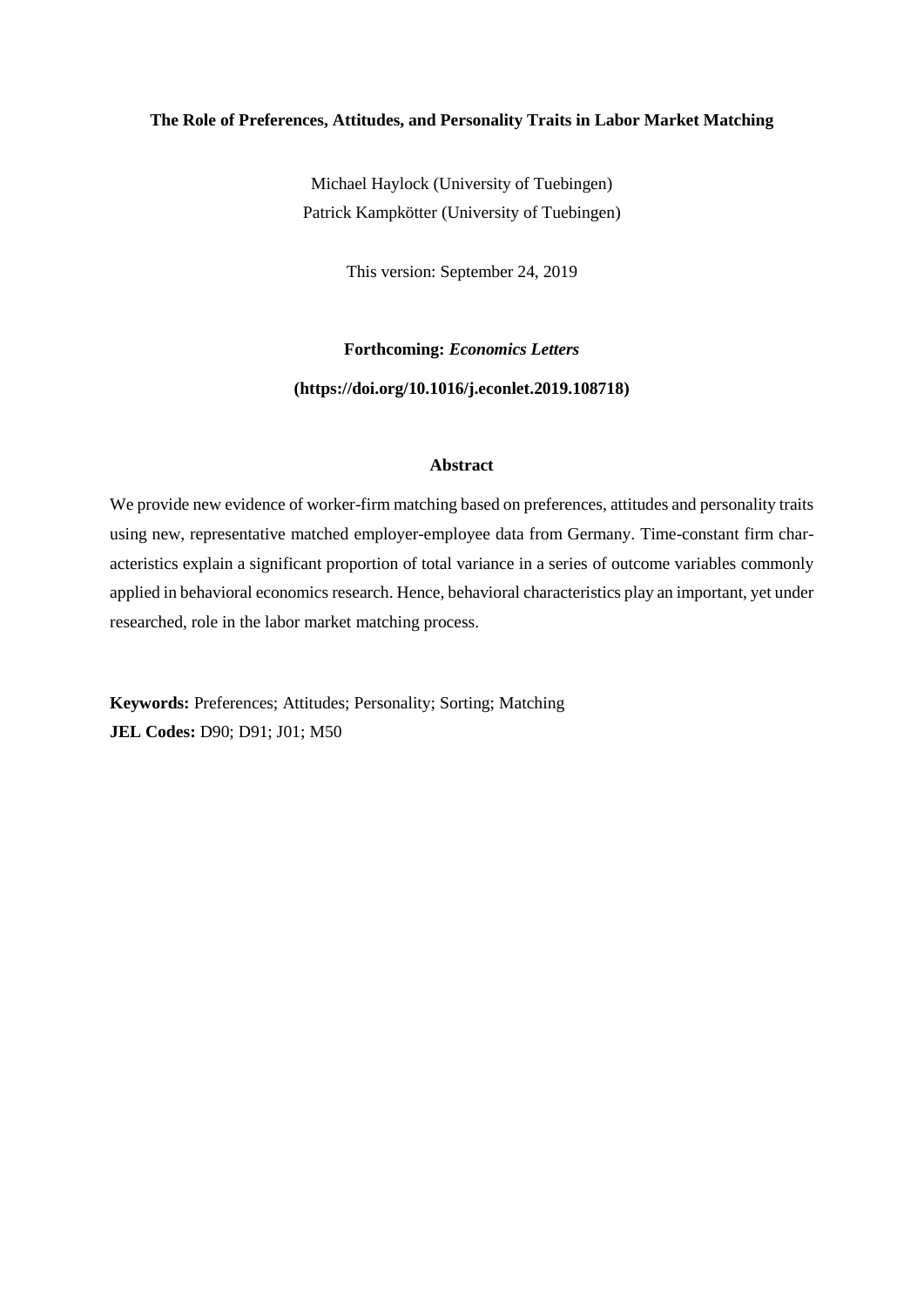# **1. Introduction**

The matching process between firms and employees in the labor market is a major topic in economics. A bad match between employer and employee may lead to ex-post sorting out of a firm and high costs from rehiring (Eeckhout, 2018). Previous literature has identified firm size, worker skills as well as worker and firm productivity as important drivers of this matching process (e.g., Abowd et al., 1999; Lindenlaub 2017). But the role of attitudes, preferences and personality in the matching process is much less explored, despite them gaining increasing interest in the field (Falk et al., 2018).

Previous empirical research is mainly based on lab studies showing, for instance, the effect of individual attitudes and personality traits on contract choices between subjects (Bartling et al., 2009; Dohmen and Falk, 2011). Lazear et al. (2012) find sorting explains lab participants' sharing behavior better than demographics or education. But Levitt and List (2007) argue that generalizing from lab experiments on social preferences is difficult, making cross-validation with field and survey evidence necessary. In a field experiment, Bellemare and Shearer (2010) provide evidence for risk-sorting of workers, where risk-tolerant workers sort into high-risk firms. Previous studies using representative survey data on the role of preferences and personality for matching are scarce. Focusing on one variable, Grund and Sliwka (2010) show that risk preferences cross-sectionally correlate with sorting into compensation schemes. We address this gap by using representative matched employer-employee data that includes a variety of measures of individual attitudes, preferences and personality to answer the question whether employers affect workers' behavioral characteristics. In detail, we ask: Do time-constant, firm-specific characteristics correlate with worker preferences and personality? And if yes, how strong is the explanatory power relative to other control variables, i.e. are they important drivers of an employer-employee job match?

## **2 Data and methodology**

We use data from the Linked Personnel Panel (LPP), a unique longitudinal employer-employee data set, which is representative for German establishments in the private sector with at least 50 employees.<sup>1</sup> The LPP links employee-level information (e.g., about attitudes, preferences and personality) with establishment-level information on management practices and structural firm characteristics.

The LPP contains information on more than 7,000 randomly drawn employees aged between 18 and 74 working in 700 to 1,200 establishments in three survey waves 2012, 2014 and 2016. As outcome variables, we use a series of validated measures capturing fundamental determinants of human behavior (individual attitudes, preferences and personality traits), which are common in behavioral economics and applied psychology research. In detail, we include the Big Five personality traits, risk attitude, reciprocity, altruism, time preferences (discounting), trust, affective commitment to the organization, inequity aversion, and helpfulness.

**.** 

<sup>1</sup> DOI: 10.5164/IAB.LPP1617.de.en.v1.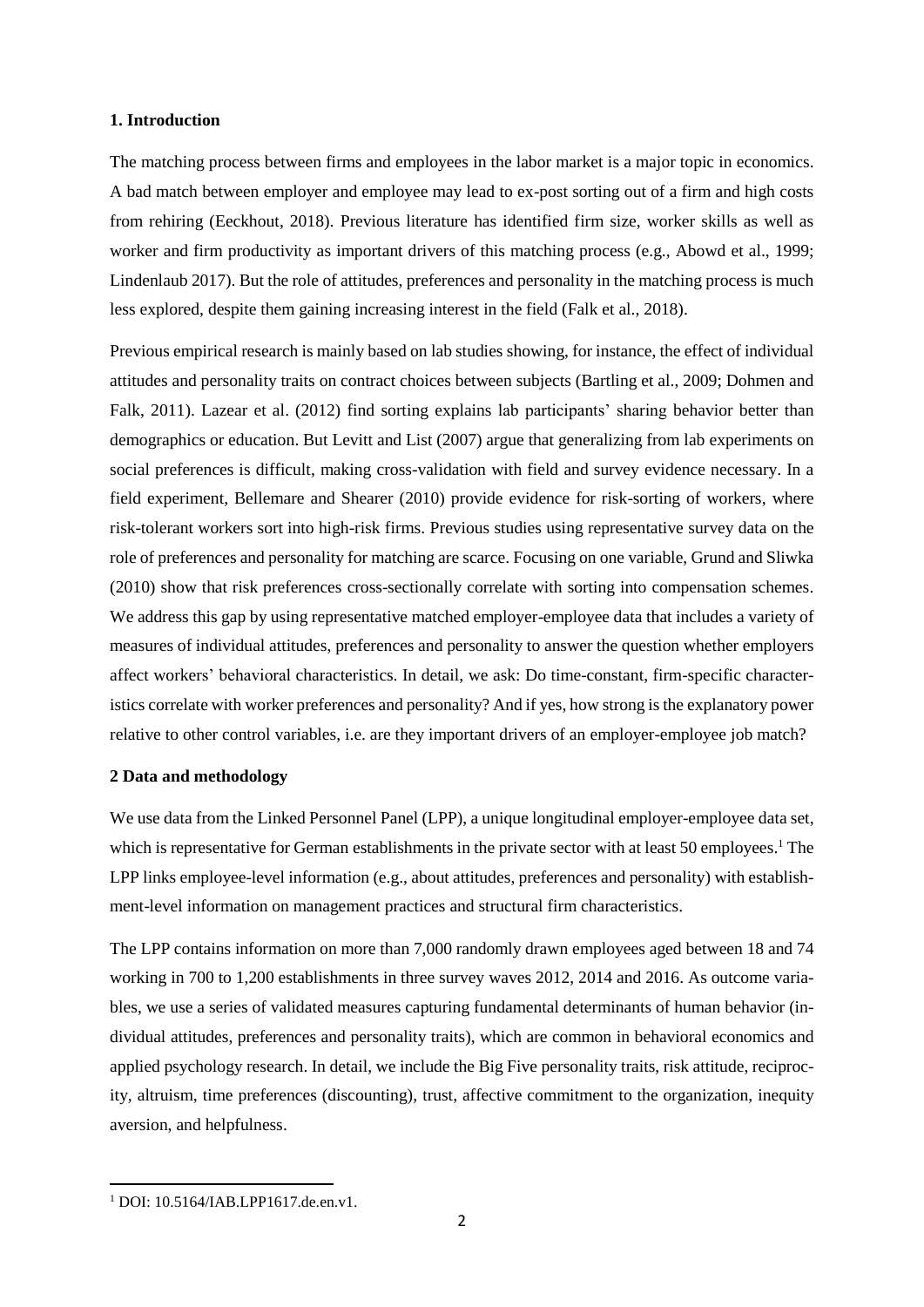Our survey measures of individual attitudes and preferences have been experimentally validated, i.e. they have been shown to be very suitable predictors for actual behavior in incentivized experiments. These measures have been applied, for instance, in the Global Preference Survey or the German Socio-Economic Panel Study (Dohmen et al., 2009; Dohmen et al., 2011; Falk et al., 2016; Falk et al., 2018). For measuring commitment and the Big Five personality traits, we apply validated and commonly applied constructs.<sup>2</sup>

Table 1 reports summary statistics for our outcome variables. We further summarize independent variables on demographics, education, and job and establishment characteristics in table A1 of the online appendix.

| <b>Variable</b>               | Mean | Std. dev. | Min  | <b>Max</b> |  |
|-------------------------------|------|-----------|------|------------|--|
| Attitudes and preferences     |      |           |      |            |  |
| Risk attitude                 | 5.69 | 1.83      | 0    | 10         |  |
| Trust                         | 3.29 | 0.69      |      | 5          |  |
| Helpfulness                   | 4.27 | 0.71      |      | 5.5        |  |
| Altruism                      | 7.66 | 1.52      |      | 10         |  |
| Positive reciprocity          | 1.47 | 0.61      |      |            |  |
| Negative reciprocity          | 4.09 | 0.99      |      |            |  |
| Affective commitment          | 3.71 | 0.88      |      |            |  |
| Inequity aversion             | 2.50 | 1.03      |      |            |  |
| Time preference (discounting) | 2.52 | 1.18      |      |            |  |
| Big Five personality traits   |      |           |      |            |  |
| Extraversion                  | 3.70 | 0.73      |      |            |  |
| Neuroticism                   | 2.70 | 0.78      |      |            |  |
| Conscientiousness             | 4.38 | 0.48      | 1.33 |            |  |
| Openness to experience        | 3.67 | 0.64      |      |            |  |
| Agreeableness                 | 4.07 | 0.58      |      |            |  |

**Table 1: Summary statistics of individual outcome variables**

To identify to what extent matching is driven by worker attitudes, preferences and personality, we run nested pooled OLS regressions where the dependent variable is an employee *i*'s attitude, preference or personality trait. In each specification, we add a new set of variables and observe the change in adjusted R-squared as well as the F-statistic of the added group. Specification (1) only controls for education (secondary and tertiary education levels), specification (2) then adds job characteristics (white collar, managerial responsibility, part time, monthly net wage, permanent contract), specification (3) further adds individual demographics (age, female, permanent relationship, household size, health status), specification (4) adds industry, region, and size fixed effects for each establishment  $j(X_j)$  as well as year fixed effects for each wave  $t(T_t)$ . Finally, specification (5) adds establishment fixed effects (while excluding industry, size and region fixed effects).

Hence, our final regression specification is the following:

1

<sup>&</sup>lt;sup>2</sup> For a detailed description of the data set and measures see Kampkötter et al. (2016) and the online appendix of this paper.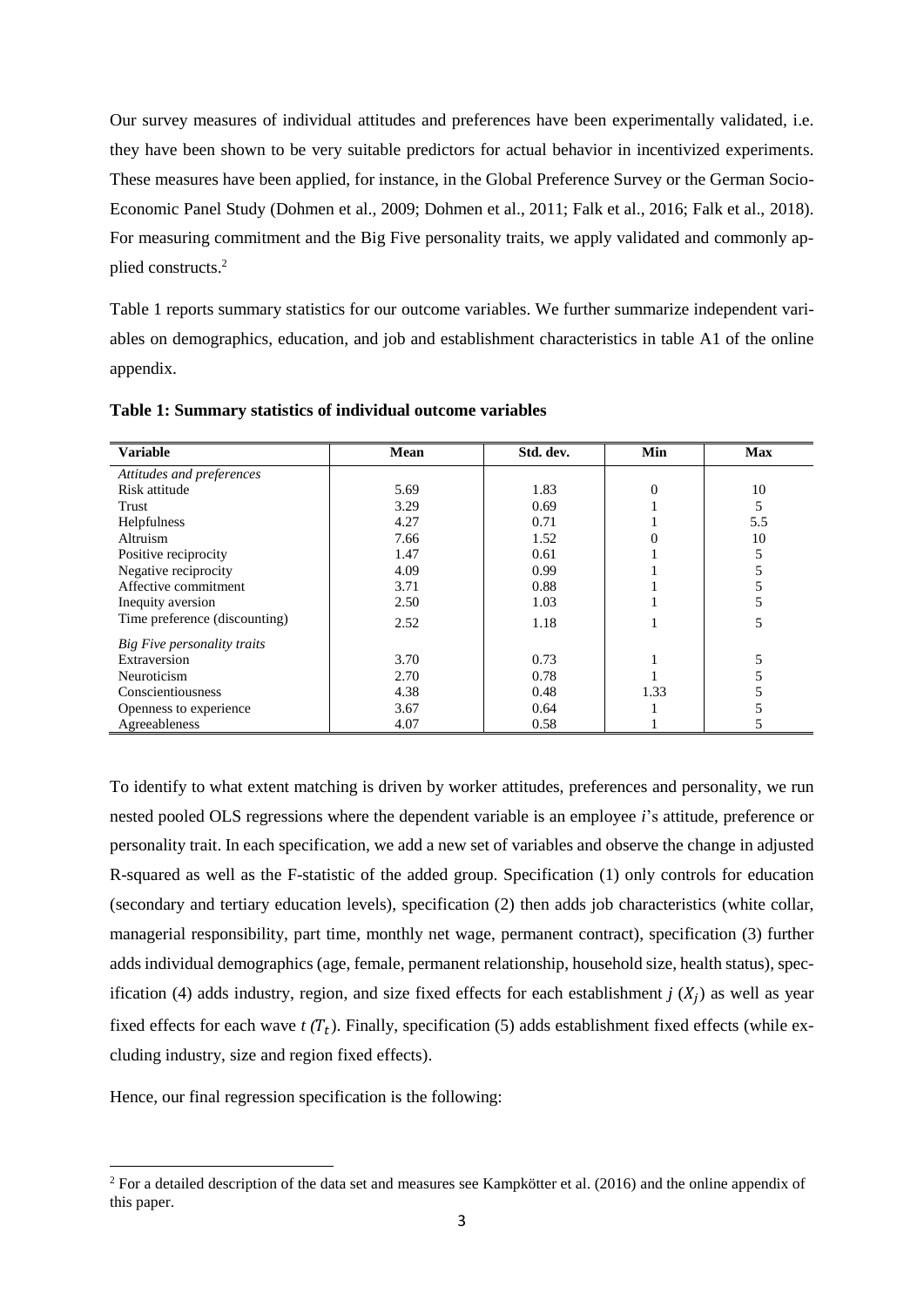# $y_{it} = \alpha + \beta_1$ educ<sub>it</sub> +  $\beta_2$ job<sub>it</sub> +  $\beta_3$ demog<sub>it</sub> +  $\beta_4 X_i + \beta_5 T_t + \beta_6$ establishment<sub>i</sub> +  $\varepsilon_{it}$

Our final specification tests whether the adjusted R-squared will significantly increase when adding establishment fixed effects. If the incremental explanatory power of time-constant establishment characteristics is higher than all other control variables that can potentially explain differences in individual outcome variables, firm characteristics would constitute an important match-specific component.<sup>3</sup>

## **3. Results**

**.** 

Table 2 reports incremental changes in adjusted R-squared when adding the different sets of controls for the variety of individual outcome variables. Note that the main effects do not change if the independent variables are added in a different order.<sup>4</sup>

Column 5 shows the incremental change in adjusted R-squared when adding establishment fixed effects. To further illustrate the influence of establishment characteristics in explaining total variation in our behavioral outcome variables, column 6 quantifies the relative importance of establishment fixed effects (by dividing incremental adj. R-squared from column 5 by total adj. R-squared). The results show that the incremental change in adjusted R-squared is highest for establishment fixed effects for all of the attitudes and preferences outcome variables (column 5), suggesting that time-constant firm characteristics explain the largest amount of variation in these outcomes. For all personality traits except openness, we observe a lower, but still reasonably high importance of establishment fixed effects in explaining total variation in behavioral outcomes. Looking at column 6, establishment fixed effects explain helping behavior (67%), trust (62%), positive reciprocity (60%), risk attitude (54%) as well as openness to experience (51%) best. This supports the notion that time constant establishment characteristics seem to play an important role in determining the worker-firm match.

<sup>&</sup>lt;sup>3</sup> Studies also analyzing the effects of adding firm fixed effects into individual-level regressions include, for instance, Kampkötter (2015) and Grund and Hofmann (2019).

<sup>4</sup> In line with Lazear et al. (2012), this is tested using the partial adjusted R-squared of each explanatory variable set,  $(R^2 - R_{(i)}^2)/(1 - R_{(i)}^2)$ .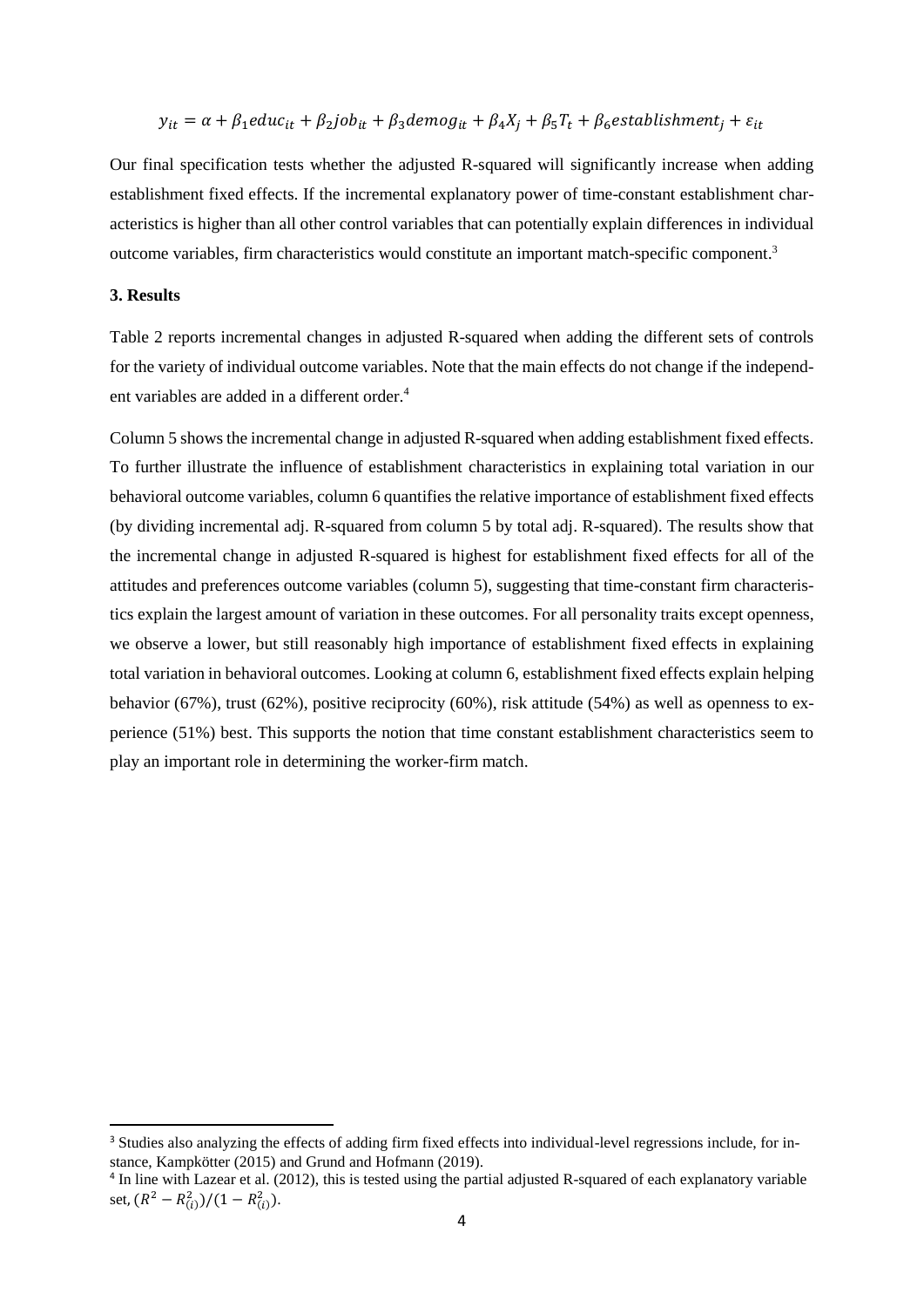|                             | Sets of independent variables: |                |                              |                                                   | <b>Total</b><br>adj. $\mathbb{R}^2$ | $\Delta$ adj. $\mathbb{R}^2$<br>establish-<br>ment FE/<br>total adj. $\mathbb{R}^2$<br>(5) / (6) | <b>Number</b><br>of obs. |        |
|-----------------------------|--------------------------------|----------------|------------------------------|---------------------------------------------------|-------------------------------------|--------------------------------------------------------------------------------------------------|--------------------------|--------|
| Dep.<br>var.:               | Educa-<br>tion                 | $(1) +$<br>Job | $(2) +$<br>Demo-<br>graphics | $(3)$ + Industry,<br>region, size, and<br>year FE | $(4)$ + Estab-<br>lishment FE       |                                                                                                  | (in %)                   |        |
|                             | (1)                            | (2)            | (3)                          | (4)                                               | (5)                                 | (6)                                                                                              | (7)                      | (8)    |
| Attitudes and preferences   |                                |                |                              |                                                   |                                     |                                                                                                  |                          |        |
| Risk<br>attitude            | $0.006**$                      | $0.013**$      | $0.007**$                    | $0.005**$                                         | $0.037**$                           | 0.068                                                                                            | 54.4                     | 13,599 |
| Trust                       | $0.003**$                      | 0.001          | $0.006**$                    | $0.019**$                                         | $0.049**$                           | 0.079                                                                                            | 62.0                     | 13,577 |
| Helping                     | $0.002**$                      | $0.003**$      | $0.013**$                    | $0.003**$                                         | $0.040**$                           | 0.060                                                                                            | 66.7                     | 13,552 |
| Altruism                    | $0.002*$                       | $0.001*$       | $0.021**$                    | 0.001                                             | $0.024**$                           | 0.049                                                                                            | 49.0                     | 6,508  |
| Pos.reci-<br>procity        | $0.003**$                      | 0.000          | $0.003**$                    | 0.000                                             | $0.009**$                           | 0.015                                                                                            | 60.0                     | 6,516  |
| Neg. reci-<br>procity       | 0.002                          | $0.006**$      | $0.014**$                    | $0.004**$                                         | $0.023**$                           | 0.049                                                                                            | 46.9                     | 6,498  |
| Commit-<br>ment             | $0.012**$                      | $0.045**$      | $0.039**$                    | $0.008**$                                         | $0.086**$                           | 0.191                                                                                            | 45.0                     | 13,461 |
| Inequity<br>aversion        | $0.005**$                      | $0.011**$      | $0.010**$                    | $0.007**$                                         | $0.017**$                           | 0.051                                                                                            | 33.3                     | 10,482 |
| Time<br>pref.               | $0.016**$                      | $0.005**$      | $0.003**$                    | $0.003**$                                         | $0.018**$                           | 0.045                                                                                            | 40.0                     | 6,501  |
| Big Five personality traits |                                |                |                              |                                                   |                                     |                                                                                                  |                          |        |
| Extra-<br>version           | $0.001*$                       | $0.011**$      | $0.026**$                    | $0.004**$                                         | $0.014**$                           | 0.056                                                                                            | 25.0                     | 10,502 |
| Neuroti-<br>cism            | $0.007**$                      | $0.017**$      | $0.065**$                    | $0.003**$                                         | $0.015**$                           | 0.107                                                                                            | 14.0                     | 10,520 |
| Consci-<br>entiousn.        | $0.022**$                      | $0.006**$      | $0.025**$                    | $0.002**$                                         | $0.014**$                           | 0.069                                                                                            | 20.3                     | 10,520 |
| <b>Openness</b>             | $0.005**$                      | $0.005**$      | $0.006**$                    | $0.002**$                                         | $0.019**$                           | 0.037                                                                                            | 51.4                     | 10,397 |
| Agreea-<br>bleness          | $0.005**$                      | $0.008**$      | $0.014**$                    | $0.002**$                                         | $0.016**$                           | 0.046                                                                                            | 34.8                     | 10,510 |

# **Table 2: Incremental changes in adjusted R-squared when adding further controls**

\*\*\*  $p < 0.01$ , \*\*  $p < 0.05$ , \*  $p < 0.1$ 

# **3. Discussion and conclusion**

We provide first evidence of worker-firm matching based on preferences, attitudes and personality traits using representative matched employer-employee data. Time-constant establishment characteristics, holding individual and other firm characteristics constant, explain a significant proportion of total variance in a series of behavioral outcome variables.

A possible mechanism behind these findings is labor market sorting, which contributes to our understanding why employees are heterogeneous across firms regarding social preferences. If firms screen on employee preferences such as cooperation, they set contracts that will only attract the desired type of worker (Kosfeld and von Siemens, 2011).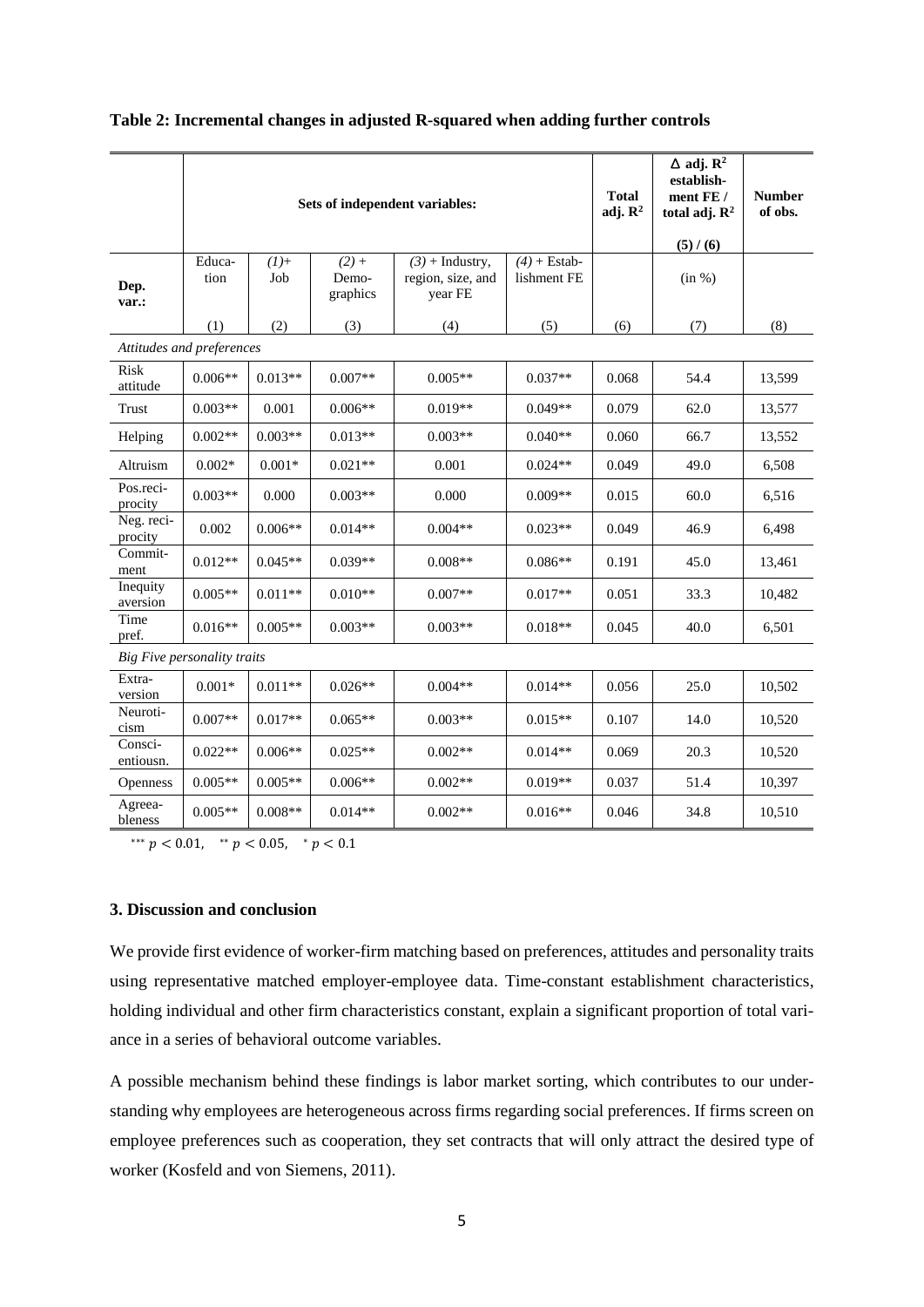Further, individuals in the workplace can become more similar over time. This is particularly important in the case where preferences are to a certain degree endogenous. Further explanations might include the similar-to-me effect (Rand and Wexley, 1975), a selection of employees similar to the employers themselves. Similarly, peer effects could influence personal preferences and attitudes over time through learning and changes in behavior (Sacerdote, 2001). Further research is needed to explore the detailed channels, i.e. to what extent matches are driven by sorting, learning, similarity, peer effects, or other potential channels, which our data thus far do not allow to causally identify.

# **Acknowledgements**

We thank Alessandro de Chiara, Nisvan Erkal, Kerstin Holzheu, Marc Kaufmann, Sebastian Koch, Boon Han Koh, Michael Kosfeld, Ester Manna, Tommaso Reggiani, Rainer M. Rilke, Dirk Sliwka, Gari Walkowitz, Philip Yang and seminar participants at CEU Budapest and the University of Melbourne for helpful comments and suggestions. Part of this research was conducted while Michael Haylock visited CEU Budapest and the University of Melbourne. He would like to thank the Department of Economics and Business at CEU Budapest and the Department of Economics at the University of Melbourne for their hospitality. We also thank the German Research Foundation (DFG) for financial support through priority program SPP 1764 (KA 4591/1-2 and SL 46/2-1).

#### **Online appendix. Supplementary data**

Supplementary material related to this article can be found in the attached online appendix.

#### **References**

- Abowd, J. M., Kramarz, F., Margolis, D. N. (1999). High wage workers and high wage firms. Econometrica, 67(2), 251-333.
- Bartling, B., Fehr, E., Maréchal, M., Schunk, D., 2009. Egalitarianism and Competitiveness. American Economic Review: Papers & Proceedings 99 (2), 93-98.
- Bellemare, C., Shearer, B., 2010. Sorting, incentives and risk preferences: Evidence from a field experiment, Economics Letters, 108 (3), 345-348.
- Dohmen, T., Falk, A., 2011. Performance Pay and Multidimensional Sorting: Productivity, Preferences, and Gender. American Economic Review 101, 556-590.
- Dohmen, T., Falk, A., Huffman, D., Sunde, U., Schupp, J., & Wagner, G. G. (2011). Individual Risk Attitudes: Measurement, Determinants and Behavioral Consequences. Journal of the European Economic Association, 9, 522-550.
- Dohmen, T., Falk, A., Huffman, D., Sunde, U. 2009. Homo reciprocans: Survey evidence on behavioural outcomes. Economic Journal, 119(536), 592-612.
- Eeckhout, J. (2018). Sorting in the Labor Market. Annual Review of Economics 10, 1-29.
- Falk A., Becker A., Dohmen T., Huffman D., Sunde U. 2016. The Preference Survey Module: A Validated Instrument for Measuring Risk, Time, and Social Preferences. IZA DP No. 9674.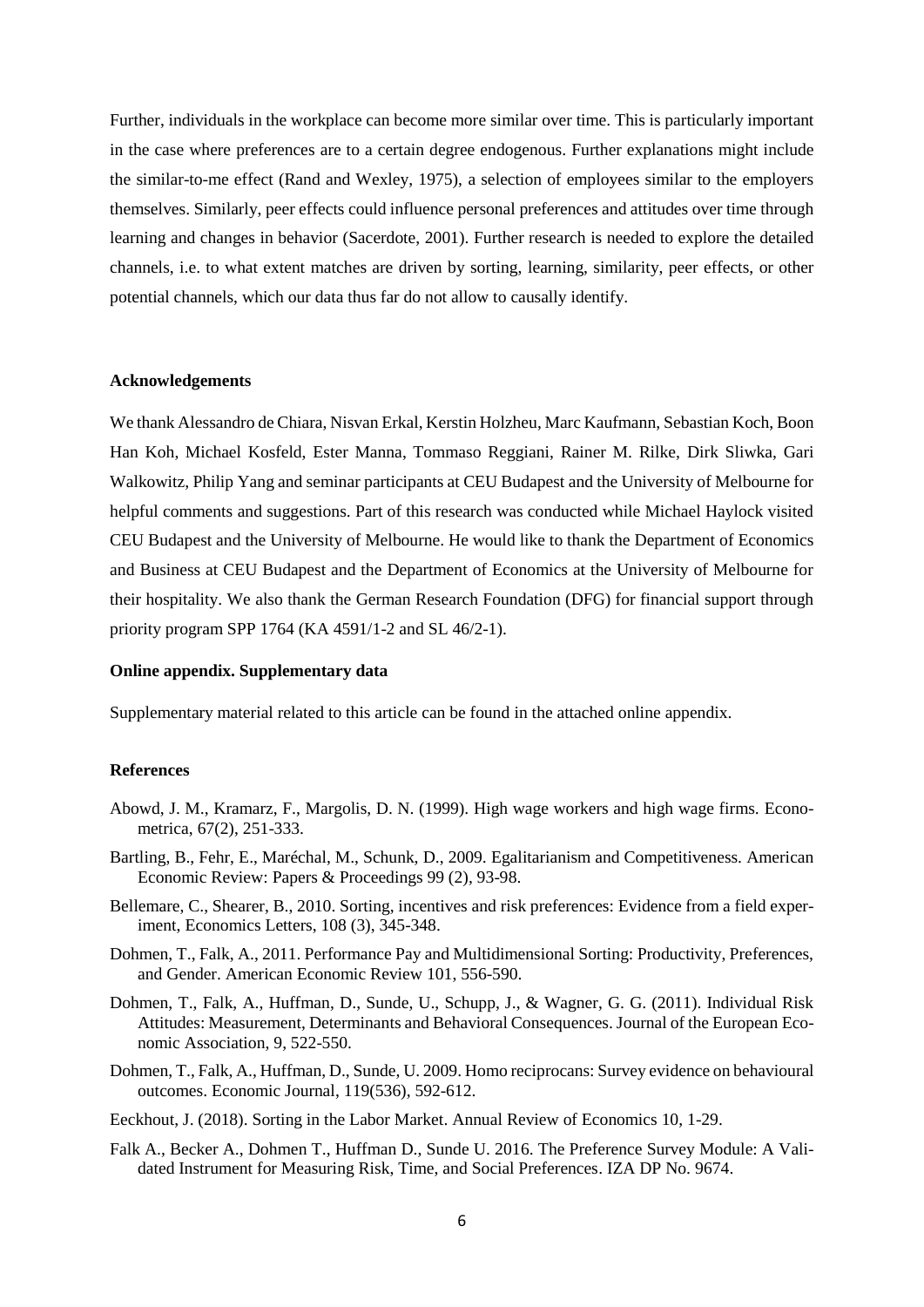- Falk A., Becker A., Dohmen T., Enke B., Huffman D., Sunde U. 2018. Global Evidence on Economic Preferences. The Quarterly Journal of Economics, 133(4), 1645-1692.
- Grund, C., Hofmann, T. 2019. The dispersion of bonus payments within and between firms. Journal of Business Economics, 89(4), 417-445.
- Grund, C., Sliwka, D., 2010. Evidence on performance pay and risk aversion. Economics Letters 106 (1), 8-11.
- Kampkötter, P. 2015. Non-executive compensation in German and Swiss banks before and after the financial crisis. The European Journal of Finance, 21(15), 1297-1316.
- Kampkötter, P., Mohrenweiser, J. Sliwka, D., Steffes, S., Wolter, S., 2016. Measuring the use of human resources practices and employee attitudes. Evidence-based HRM: a Global Forum for Empirical Scholarship, 4 (2), 94-115.
- Kosfeld, M., von Siemens, F.A., 2011. Competition, cooperation, and corporate culture. RAND Journal of Economics 42 (1), 23-43.
- Lazear, E, Malmendier, U, Weber, R. 2012. Sorting in Experiments with Application to Social Preferences. American Economic Journal: Applied Economics 4 (1), 136-163.
- Levitt, S.D., List., J.A., 2007. What Do Laboratory Experiments Measuring Social Preferences Reveal About the Real World? Journal of Economic Perspectives 21 (2), 153-174.
- Lindenlaub, I, 2017. Sorting Multidimensional Types: Theory and Application, The Review of Economic Studies 84(2), 718–789
- Rand, T. M., Wexley, K. N., 1975. Demonstration of the Effect, "Similar to Me," in Simulated Employment Interviews. Psychological Reports, 36(2), 535–544.
- Sacerdote, B. (2001). Peer effects with random assignment: Results for Dartmouth roommates. The Quarterly journal of economics, 116(2), 681-704.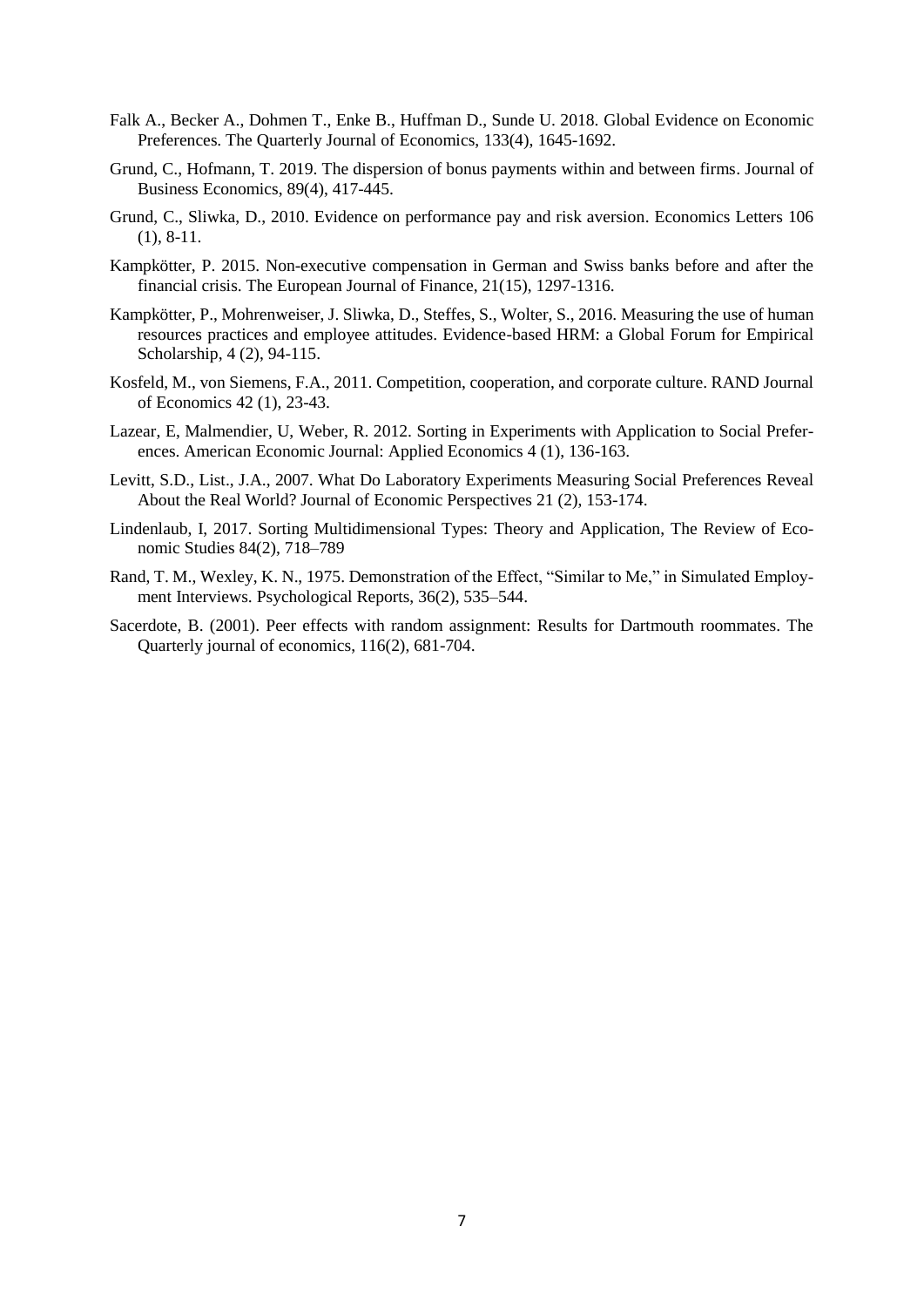# **The Role of Preferences, Attitudes, and Personality Traits in Labor Market Matching**

# **Online Appendix**

## **Appendix A: Description of behavioral outcome variables**

Risk attitude is measured with the single item adapted from the individual questionnaire of the SOEP (Richter et al., 2013). The wording is: "Are you generally a person who is fully prepared to take risks or do you try to avoid taking risks?" on a 11-point Likert scale ranging from 0 (risk averse) to 10 (fully prepared to take risks).

Altruism is measured with a single-item construct using the following wording: "How do you assess your willingness to share with others without expecting anything in return? Please assess your willingness on a scale with 0 meaning: "not at all willing to share without expecting something in return" and 10 meaning: "very willing to share without expecting something in return". The values in between allow you to grade your assessment.") (Falk et al, 2016, 2018).

The respective answering scale ranges from 0 to 10.

Time preferences (discounting) are measured using the following two items on a five-point Likert scale ranging from 1 (does not apply to me at all) to 5 (applies to me perfectly) (modified from (Falk et al, 2016, 2018):

- A: I abstain from certain things today so I can afford more tomorrow.
- B: I tend to procrastinate things even though it would be better to do them now.

Reciprocity (positive and negative) is measured using the following two items on a five-point Likert scale ranging from 1 (does not apply to me at all) to 5 (applies to me perfectly) (Falk et al, 2016, 2018):

A: If someone tries to harm me on purpose, I will try to pay them back in kind even if this is associated with costs for me.

B: If someone does me a favor, I am prepared to return it.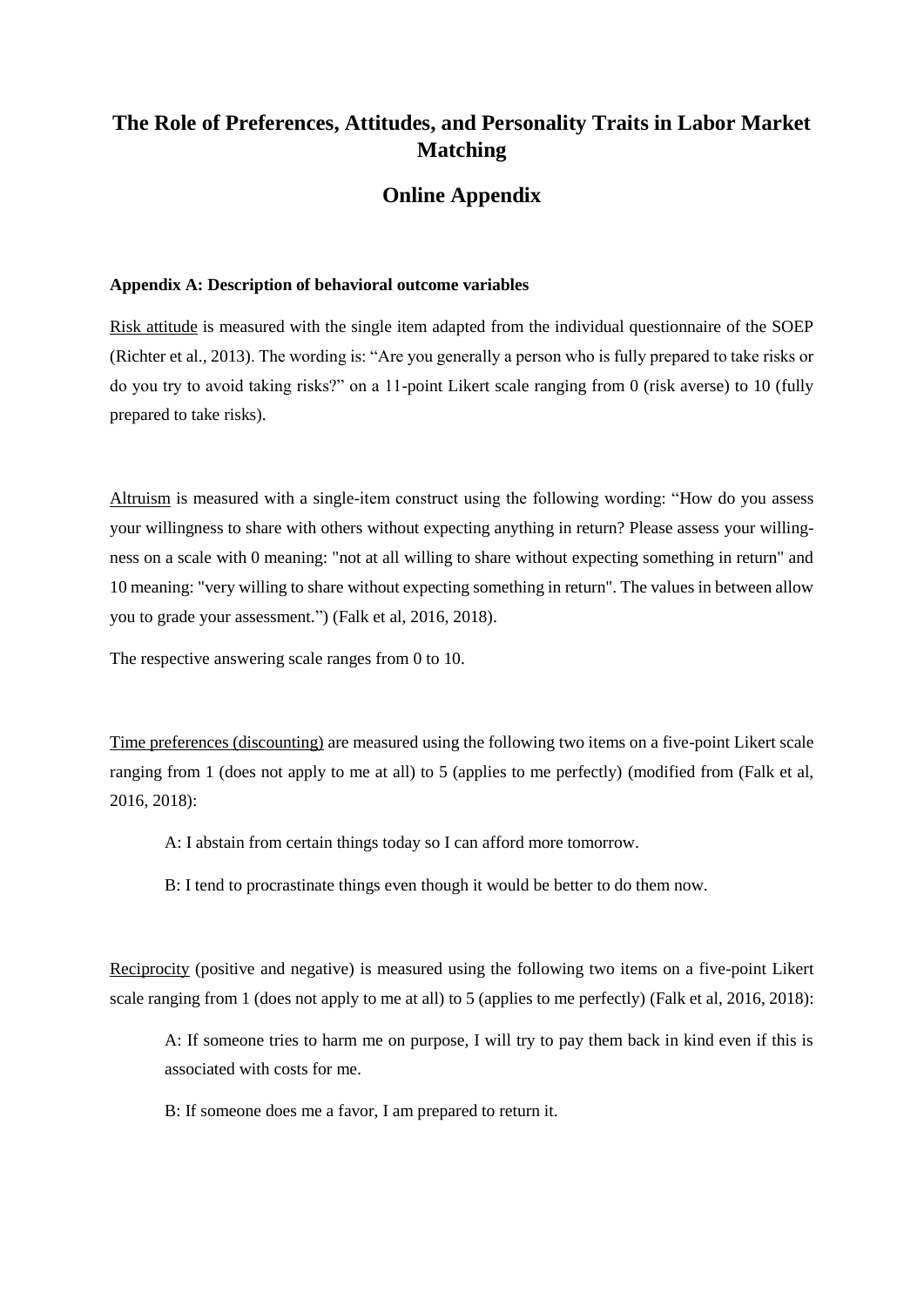Trust is measured with two of three trust items included in the German SOEP Study (Naef and Schupp, 2009). Both items are measured on a five-point Likert scale from "totally agree" to "totally disagree".

Affective commitment to the organization is measured using the six-item short scale by Meyer et al. (1993) on a five-point Likert scale.

Inequity aversion is based on two items of the USS-8 justice sensitivity inventory (Schmitt et al., 2010). We apply one item from the victim and one item from the beneficiary scale that reflect disadvantageous and advantageous inequity.

Helpfulness (helping) asks whether employees help colleagues, and are helped by colleagues based on the following two items (5-point Likert scale ranging from 1 "Always" to 5 "(Almost) never"):

A: How often do you receive help and support from colleagues if required so?

B: How often do you offer help to your colleagues?

We measure **Big Five personality traits** with the 16-item version of the Big Five Inventory short scale developed for the Socio-Economic Panel (SOEP) (Gerlitz and Schupp, 2005; Lang et al., 2011) on a five-point Likert scale ranging from 1 (does not apply to me at all) to 5 (applies to me perfectly).

More details on the items, constructs and their internal validity are provided in Kampkötter et al. (2016).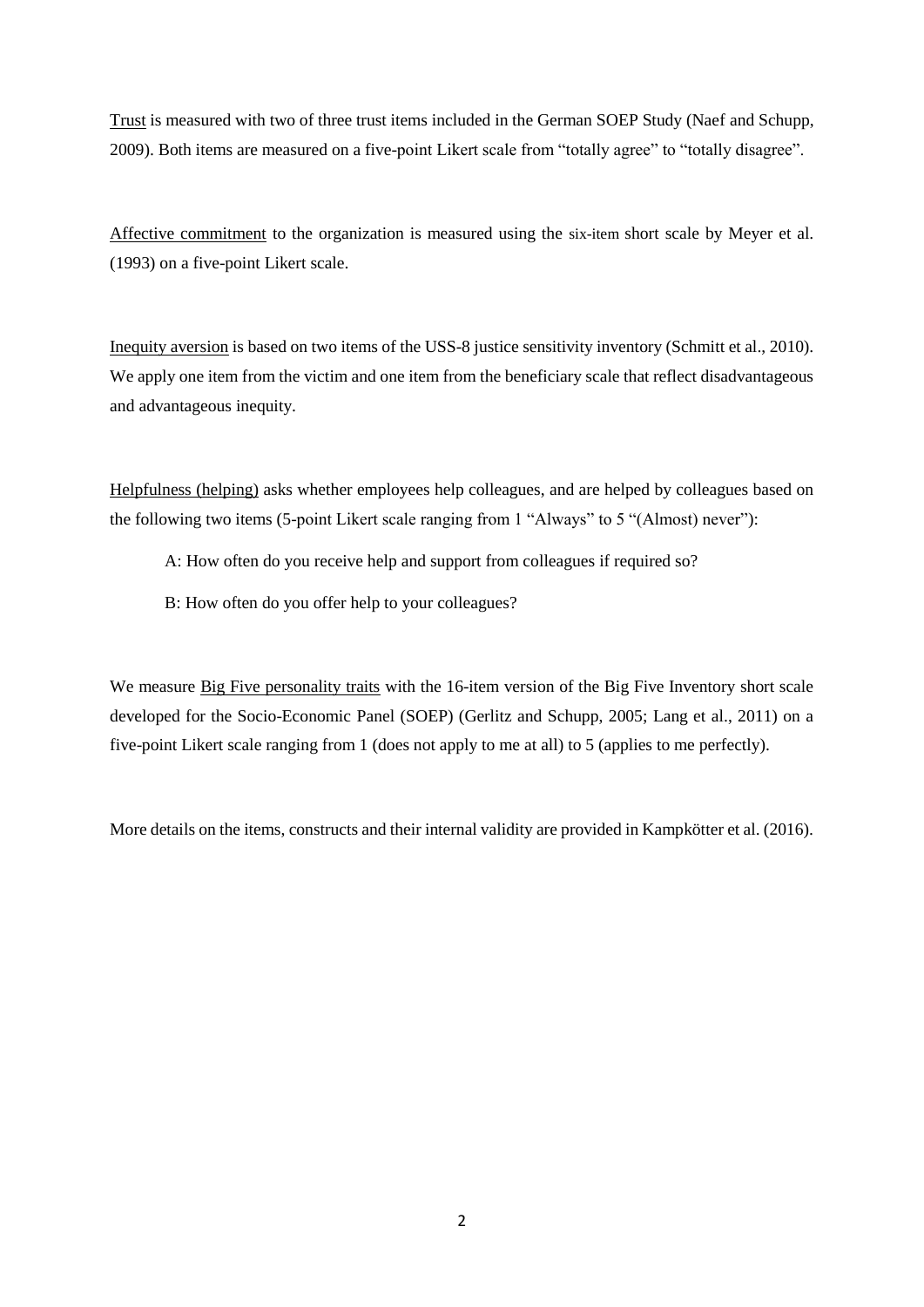# **Appendix B: Summary statistics of individual-level explanatory variables**

# **Table A1**

| <b>Variable</b>                      | Mean     | <b>SD</b> | Min              | <b>Max</b>   |
|--------------------------------------|----------|-----------|------------------|--------------|
| Education                            |          |           |                  |              |
| No qualification                     | 0.005    | 0.07      | $\mathbf{0}$     | $\mathbf{1}$ |
| Lower secondary school certificate   | 0.24     | 0.43      | $\mathbf{0}$     | $\mathbf{1}$ |
| Intermediate secondary school cer-   |          |           |                  |              |
| tificate                             | 0.44     | 0.50      | $\mathbf{0}$     | $\mathbf{1}$ |
| University of applied sciences en-   |          |           |                  |              |
| trance qualification                 | 0.10     | 0.30      | $\mathbf{0}$     | $\mathbf{1}$ |
| University entrance diploma (A-      |          |           |                  |              |
| level)                               | 0.21     | 0.40      | $\boldsymbol{0}$ | $\mathbf{1}$ |
| Another level of education           | 0.007    | 0.08      | $\mathbf{0}$     | $\mathbf{1}$ |
|                                      |          |           |                  |              |
| No training qualification            | 0.02     | 0.15      | $\boldsymbol{0}$ | 1            |
| Apprenticeship                       | 0.49     | 0.50      | $\mathbf{0}$     | $\mathbf{1}$ |
| Vocational training within the ed-   |          |           |                  |              |
| ucation                              | 0.10     | 0.30      | $\mathbf{0}$     | $\mathbf{1}$ |
| Master craftsmen or technical col-   |          |           |                  |              |
| lege                                 | 0.20     | 0.40      | $\boldsymbol{0}$ | $\mathbf{1}$ |
| University of applied sciences de-   |          |           |                  |              |
| gree                                 | 0.09     | 0.28      | $\boldsymbol{0}$ | $\mathbf{1}$ |
| University degree                    | 0.10     | 0.29      | $\boldsymbol{0}$ | 1            |
| Other training qualification         | 0.004    | 0.06      | $\Omega$         | 1            |
|                                      |          |           |                  |              |
| Job                                  |          |           |                  |              |
| White collar employee                | 0.60     | 0.49      | $\boldsymbol{0}$ | $\mathbf{1}$ |
| Leadership position                  | 0.30     | 0.46      | $\boldsymbol{0}$ | $\mathbf{1}$ |
| Part time contract                   | 0.13     | 0.34      | $\mathbf{0}$     | $\mathbf{1}$ |
| Monthly net income                   | 2,239.86 | 1,330.47  | 25               | 60,000       |
| Fixed-term contract                  | 0.05     | 0.22      | $\mathbf{0}$     | 1            |
|                                      |          |           |                  |              |
| Individual demographics              |          |           |                  |              |
| Age                                  | 46.25    | 10.46     | 18               | 69           |
| Female                               | 0.28     | 0.45      | $\mathbf{0}$     | 1            |
| Health status                        | 2.36     | 0.94      | 1                | 5            |
| Permanent relationship               | 0.84     | 0.37      | $\boldsymbol{0}$ | $\mathbf{1}$ |
| Household size                       | 2.78     | 1.22      | $\mathbf{1}$     | 13           |
|                                      |          |           |                  |              |
| Industry                             |          |           | $\boldsymbol{0}$ | $\mathbf{1}$ |
| Manufacturing industry               | 0.32     | 0.46      | $\mathbf{0}$     | 1            |
| Metal and electrical industry, auto- |          |           |                  |              |
| motive sector                        | 0.37     | 0.48      | $\boldsymbol{0}$ | 1            |
| Commerce, traffic, communica-        |          |           |                  |              |
| tion                                 | 0.11     | 0.31      | $\boldsymbol{0}$ | $\mathbf{1}$ |
| Company-related services, finan-     |          |           |                  |              |
| cial services                        | 0.13     | 0.33      | $\boldsymbol{0}$ | $\mathbf{1}$ |
| IT, communication and other ser-     |          |           |                  |              |
| vices                                | $0.07\,$ | 0.26      | $\boldsymbol{0}$ | $\mathbf{1}$ |
|                                      |          |           |                  |              |
| Region                               |          |           |                  |              |
| North                                | 0.17     | 0.37      | $\boldsymbol{0}$ | $\mathbf{1}$ |
| East                                 | 0.27     | 0.44      | $\mathbf{0}$     | 1            |
| South                                | 0.26     | 0.44      | $\boldsymbol{0}$ | $\mathbf{1}$ |
| West                                 | 0.30     | 0.46      | $\boldsymbol{0}$ | 1            |
|                                      |          |           |                  |              |
| Establishment size                   |          |           |                  |              |
| 20 to 49                             | 0.006    | 0.08      | $\boldsymbol{0}$ | $\mathbf{1}$ |
| 50 to 99                             | 0.13     | 0.34      | $\boldsymbol{0}$ | 1            |
| 100 to 249                           | 0.25     | 0.43      | $\boldsymbol{0}$ | 1            |
| 250 to 499                           | 0.24     | 0.43      | $\boldsymbol{0}$ | 1            |
| 500 and more                         | 0.37     | 0.48      | $\boldsymbol{0}$ | $\mathbf{1}$ |
|                                      |          |           |                  |              |
| Year                                 |          |           |                  |              |
| 2012                                 | 0.39     | 0.49      | $\boldsymbol{0}$ | $\mathbf{1}$ |
|                                      |          |           |                  |              |